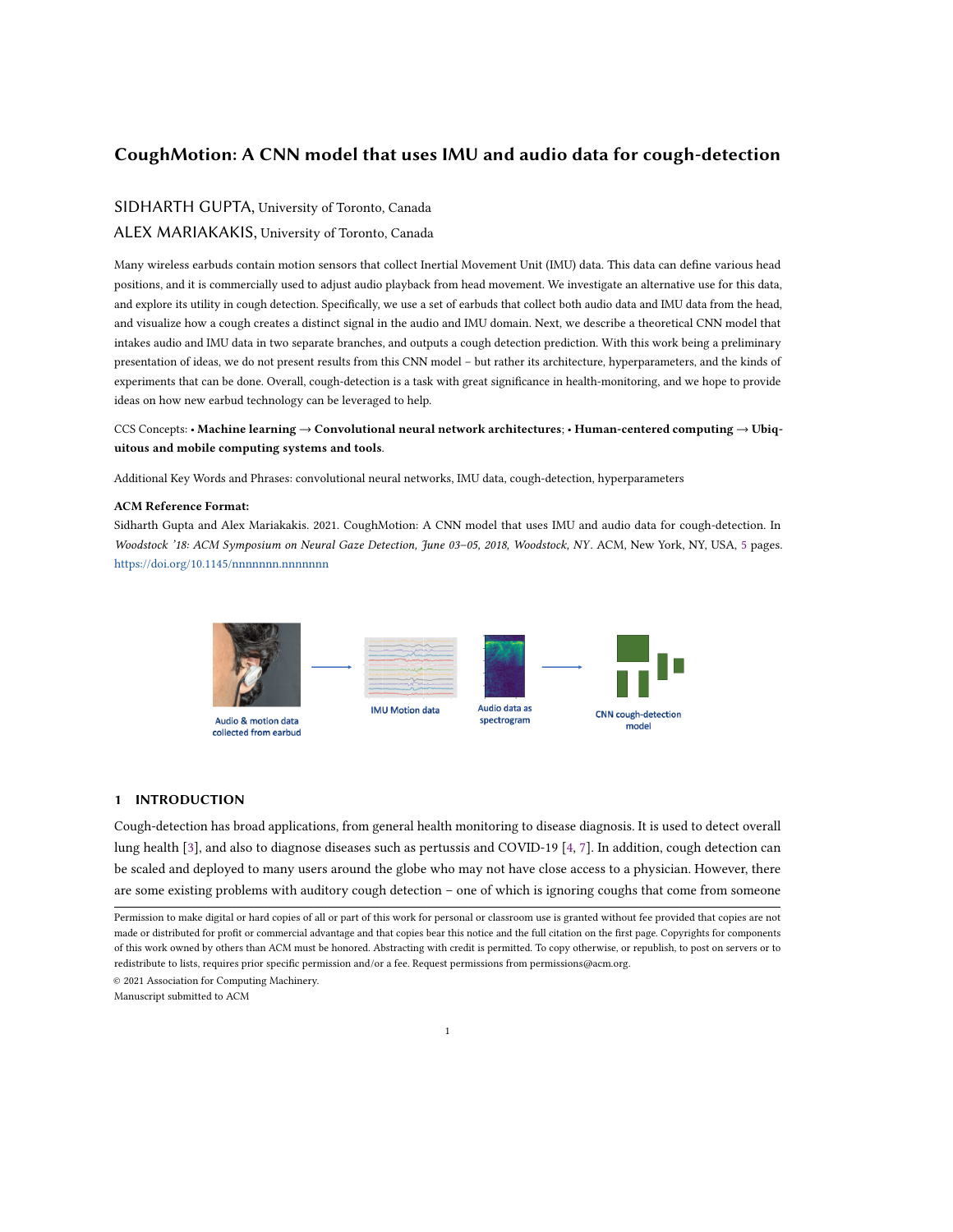other than a primary user. For tasks in health monitoring, this is an important feature, and we believe that movement data from the head can help prevent these kinds of coughs from being falsely detected.

#### 2 RELATED WORK

#### 2.1 Cough Detection

Many cough-detection models use machine learning to transform a cough audio clip into a latent embedding that can be classified. CNNs, LSTMs, and transformers have all been used in cough-detection to achieve state-of-the-art performance [\[5,](#page-4-4) [9\]](#page-4-5). One CNN model in particular that has been used is VGGish by Google, which is a VGG16 augmented model that intakes an audio-clip as a mel-spectrogram [\[2\]](#page-4-6). For the task of diarized cough detection, which tries to learn who a cough belongs to from a set of candidates, an investigation has been done using multitask learning [\[8\]](#page-4-7). This investigation achieves 82% accuracy when classifying amongst four coughers, which outperforms human evaluators on average by 9.82%. We believe that adding IMU data can be extra information that helps a model more accurately detect coughs for one specific person.

#### 2.2 IMU and Audio Deep Learning Models

The combination of IMU and audio data has been used to increase the detection accuracy of activity recognition system. One study for detecting shots in racquet sports uses IMU and audio data from a smart watch, by processing IMU features with random forests, and processing audio data with dense neural networks [\[6\]](#page-4-8). A more recent study has been done called GestEar, which processes IMU and audio data in separate branches of a CNN [\[1\]](#page-4-9). GestEar has tried processing IMU data using classical machine learning models, but found that 1D CNNs evaluate best. The research found that using both sources of data led to the best performing model with the least false positive rate. To the best of our knowledge, no such study has been done applying IMU data to cough detection. However, the studies mentioned here give plausible evidence as to why combining IMU data with audio can help boost performance.

#### 2.3 Earphone Sensing

### 3 DESIGN OF COUGHMOTION

# 3.1 CNN Model Structures

3.1.1 Transfer learning. We will now describe our overall model architecture. We start by pre-processing the audioset cough clips into mel-spectrograms, and then pre-training the VGGish model without IMU data. Our audio VGGish model in particular takes in a size (48, 64, 1) spectrogram, has four convolutional & max-pool layers, and four dense layers. Each convolutional layer uses a (3, 3) size kernel, with stride 1, and same padding. Each max-pool layer is of size (2, 2) with stride 2. The first layer creates 64 channels, the second 128 channels, the third 256 channels, and the fourth 512 channels. The last layer flattens into a size 3072 vector, which gets fed into the series of dense layers. The first two dense layers are of size 4096, and the last two are of sizes 128 and 1.

The audio VGGish model makes up one branch in our CNN architecture. There are two more branches – one processing IMU gyroscope data, and one processing IMU accelerometer data; though both branches are structured the same. Each intakes a size (50, 1, 3) input, where the three channels correspond to the x, y, z data. A series of two or three 1D convolutional & 1D max-pool layers are then used, followed by a flatten. Then, the two IMU branches are connected into their own FC layer. Finally, the output of this layer is concatenated into the output of one of the audio FC layers,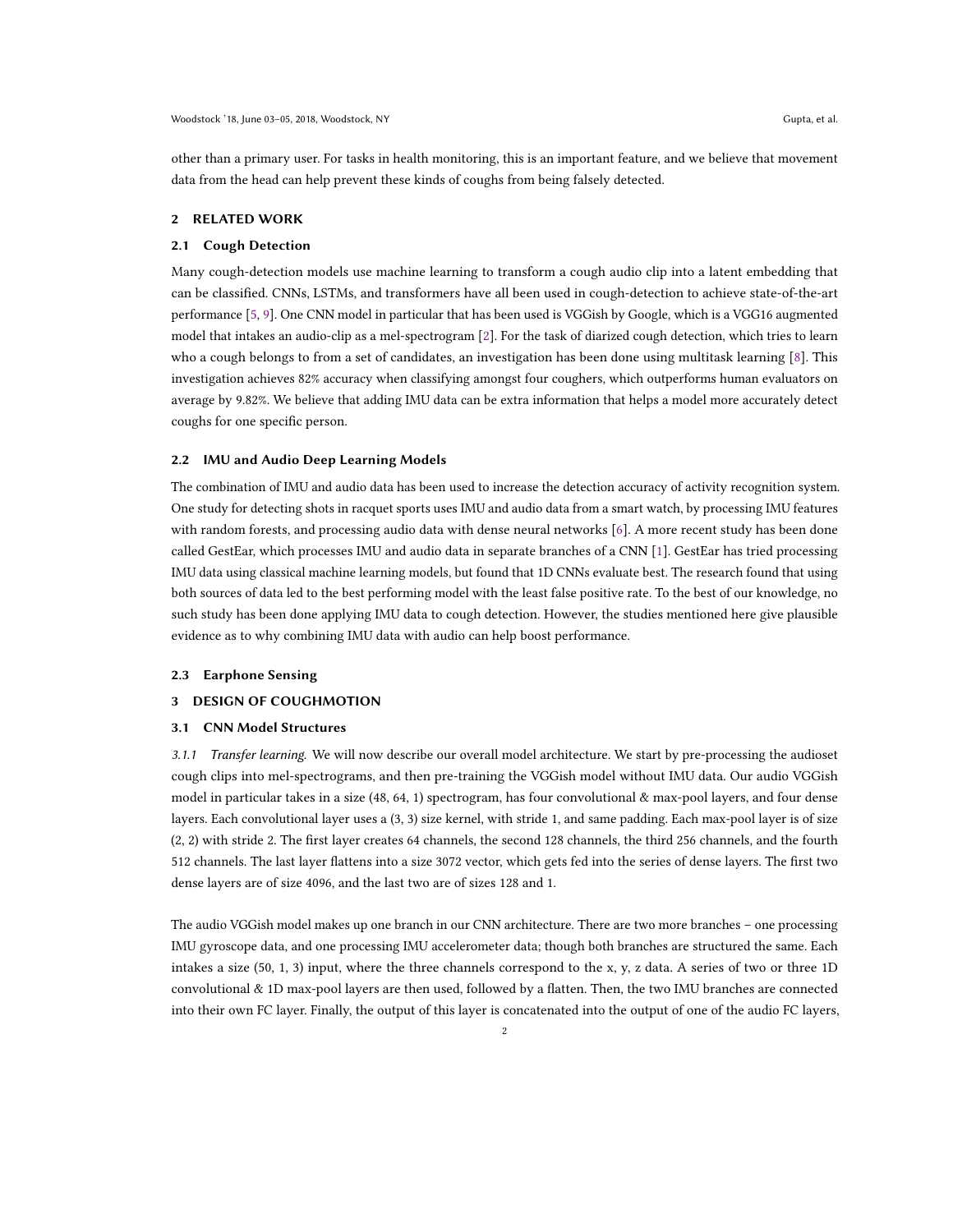which gets processed into the final prediction. The architecture for the IMU branches is stated more vaguely here, because there are many hyperparameters to consider, which will be discussed in Section [3.1.2.](#page-2-0) A high-level algorithm box of our model can be found in Figure [1.](#page-2-1)

<span id="page-2-1"></span>

Fig. 1. High-level algorithm box of our CNN architecture

<span id="page-2-0"></span>3.1.2 Hyperparameters on the fundamental structure. In order to evaluate the effect of adding IMU data, we fix the audio VGGish model with the hyperparameters mentioned in [\[2\]](#page-4-6) and perform a hyperparameter search on the IMU branches. Specifically, we parameterize the number of layers, number of IMU channels, location of concatenation, dropout coefficients, and skip connections. In Table [1,](#page-2-2) we present a plausible set of hyperparameters to search from in our described model. Note that the number of channels in the last IMU layer control the channels in the preceding layers, as they will increase in powers of two.

<span id="page-2-2"></span>

| Number of layers | Number of channels | Concatenation location | Skip connection locations   Dropout coefficients |     |
|------------------|--------------------|------------------------|--------------------------------------------------|-----|
|                  | in last IMU layer  |                        |                                                  |     |
| 2                | 32                 | Audio FC-1             | IMU Conv-2                                       |     |
|                  | 64                 | Audio FC-2             | IMU Conv-3                                       | 0.2 |
|                  |                    | Audio FC-3             | <b>IMU FC-1</b>                                  | 0.3 |
|                  |                    |                        |                                                  | 0.5 |

Table 1. Various configurations of hyperparameters to search

## 4 DATA COLLECTION

In this preliminary proof-of-concept study, we evaluate coughs of different types, rotations, and movements from one participant. We achieve promising preliminary results, which motivates expanding the study to a larger census size.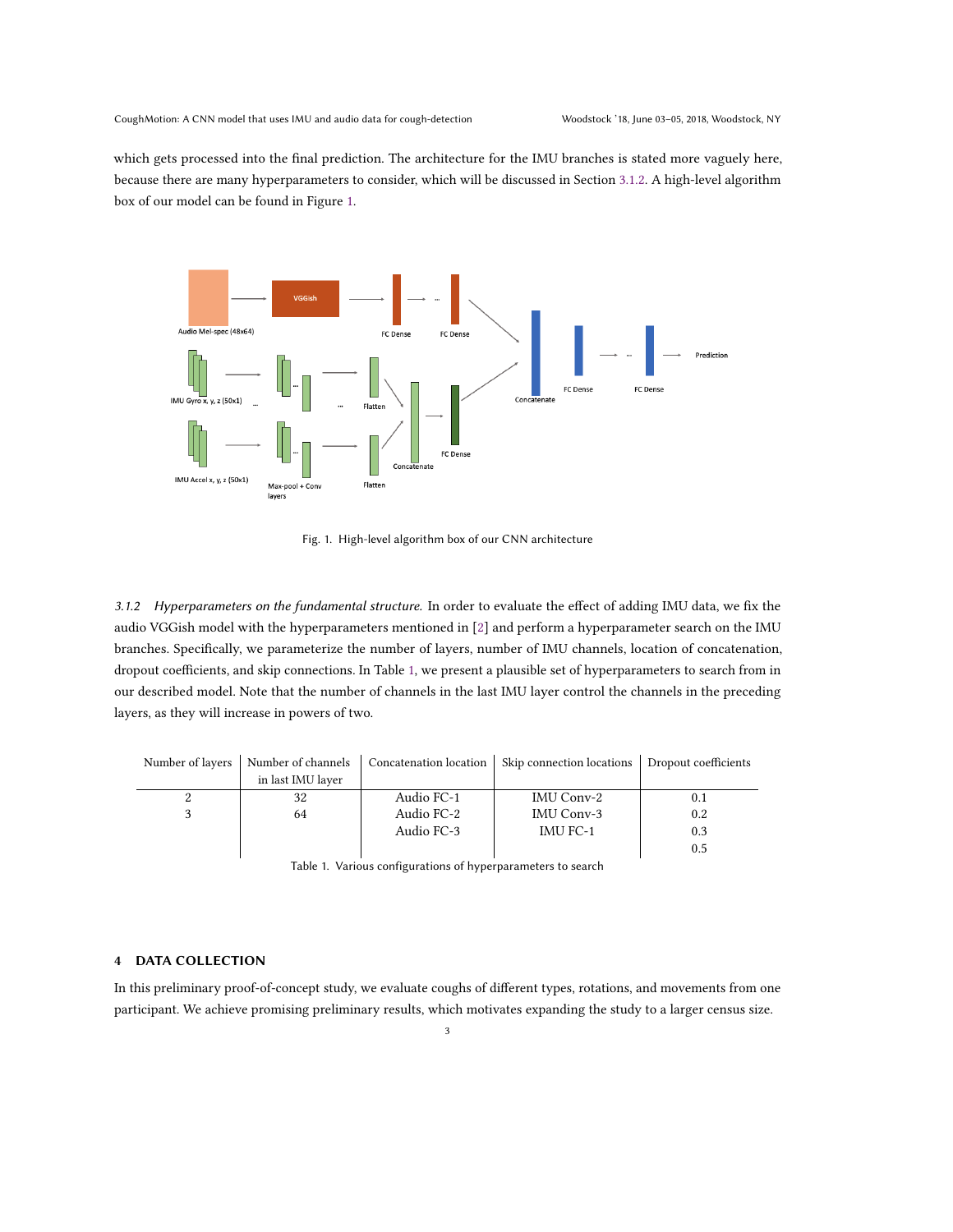#### 4.1 User study protocol

A modified version of the Sony WF-1000XM3L in-ear headphones are used to collect both audio and IMU data. The headphones have an MPU 9250 chip inside that reads IMU data, and the modification connects that chip to an Arduino board which we use to collect data. In addition, the microphone and audio components of the headphone are connected to a handheld audio recording device. The audio and IMU recording devices are synced by an action of the head lightly (but quickly) hitting a table, which creates a sudden jump in both signals at the same time. These signals are aligned at this jump, and then partitioned from there.

The participant executed 90 different types of coughs and movements, in a stationary sitting position. The coughs are varied across head pitch, yaw, degree of inhale, and single or double cough. The signals for these coughs are visualized in Figure [2.](#page-3-0)

We use data augmentation to increase the utility of our data during training. Each audio sample is modified with a random chop, random gain, and random added noise. The IMU samples are also mutated with the same location of chop, and their own degree of random gain.

<span id="page-3-0"></span>

Fig. 2. Audio data (top signal) and IMU data (bottom signal) for 90 cough samples; the sudden signal impulses are coughs.

# 5 DISCUSSION

As shown in Figure [2,](#page-3-0) there certainly seems to be a visible association with IMU and audio data. This association, however, can be attributed to limitations in this study, as the coughs were collected by one person in a stationary sitting position. More work does need to be done to handle more organic cases, such as coughing while walking, standing, driving, etc. Regardless, the association we see in a stationary position shows promise that the IMU layers in a cough-detection machine learning model can help in the task. To better visualize how the model learns from the IMU layers, we propose two suggestions: one is to visualize the IMU weight distributions, and the other is to visualize a